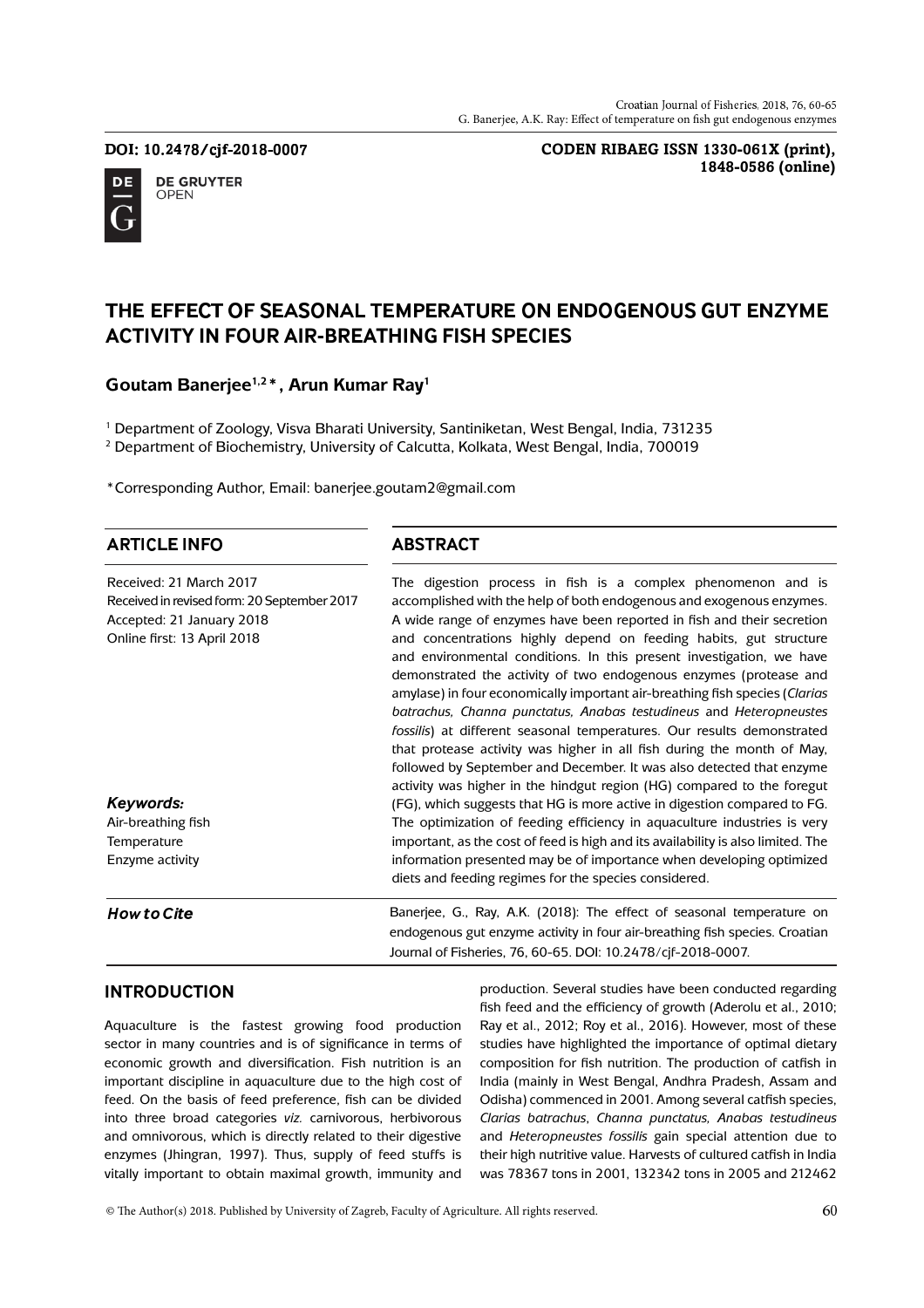tons in 2010 (Laxmappa, 2015). Due to their high value, farmers are now showing interest in these fish species. According to FAO (2014), the current production of catfish is 10 tons per hectare, however, the government plan is to produce 40 to 50 ton per hectare.

Digestive enzyme activities not only depend on diet composition (protein, carbohydrate and lipid), but also environmental conditions such as temperature and water pH (Hofer, 1979; Xiong et al., 2011). Temperature is a critical factor in maintaining fish physiological control processes and thus has direct effects on digestion and metabolism in fish (Savoie et al., 2008). It is already well established that temperature and its seasonal variations control different functions such as swimming activity, digestive enzyme secretion, metabolic rate and oxygen consumption in fish. However, detailed information regarding the seasonal temperature variability of enzymes and their effect on the nutrition of economically important air-breathing fish species is not available. Along with exogenous enzymes (mainly produced by gut bacteria), endogenous enzymes play a vital role in digestion. Among several enzymes, proteases are the most crucial in carnivorous fish, as their diet contains protein-rich material. However, carnivorous species also express endogenous amylase activity (Krogdhal et al., 2005; Srichanum et al., 2012). Thus, the aim of the present investigation was to explore the endogenous protease and amylase activities of four fish species at different seasonal temperatures.

|  |                  |  |  | <b>Table 1.</b> The feeding habit of the fish species examined |
|--|------------------|--|--|----------------------------------------------------------------|
|  | (Jhingran, 1997) |  |  |                                                                |

| <b>Fish species</b>                                                | <b>Feeding habit</b>                                                                            |
|--------------------------------------------------------------------|-------------------------------------------------------------------------------------------------|
| Channa punctatus                                                   | Small fish, Zooplankton,<br>insects                                                             |
| Clarias batrachus<br>Heteropneustes fossilis<br>Anabas testudineus | Insect, worms, shrimps<br>Insect, worms, shrimps<br>Small fish, insects, water<br>fleas, debris |

### **MATERIALS AND METHODS**

#### *Fish examined*

Four adult Indian air-breathing fish species, namely walking catfish *Clarias batrachus*, snakehead *Channa punctatus*, climbing perch *Anabas testudineus* and stinging catfish *Heteropneustes fossilis* were used in the present study (Table 1). The fish were obtained from a local fish farm near Santiniketan, West Bengal, India (23°41'30" N latitude and 87°41'20" E longitude) and maintained in 100 L tanks. Four different fish species (50 each) were kept in four different tanks. Fish were fed twice daily at 10:00 and 18:00 h. Holding parameters (water quality, feeding time and feeds) were constant throughout the experiment.



Fig 1. Represents the schematic sketch of the digestive tracts of these four selected fish species. A, B, C and D represent the digestive tract of *C. batrachus, H. fossilis, C. punctatus* and *A. testudineus*, respectively. FG-foregut, HG-hindgut, PCpyloric caeca.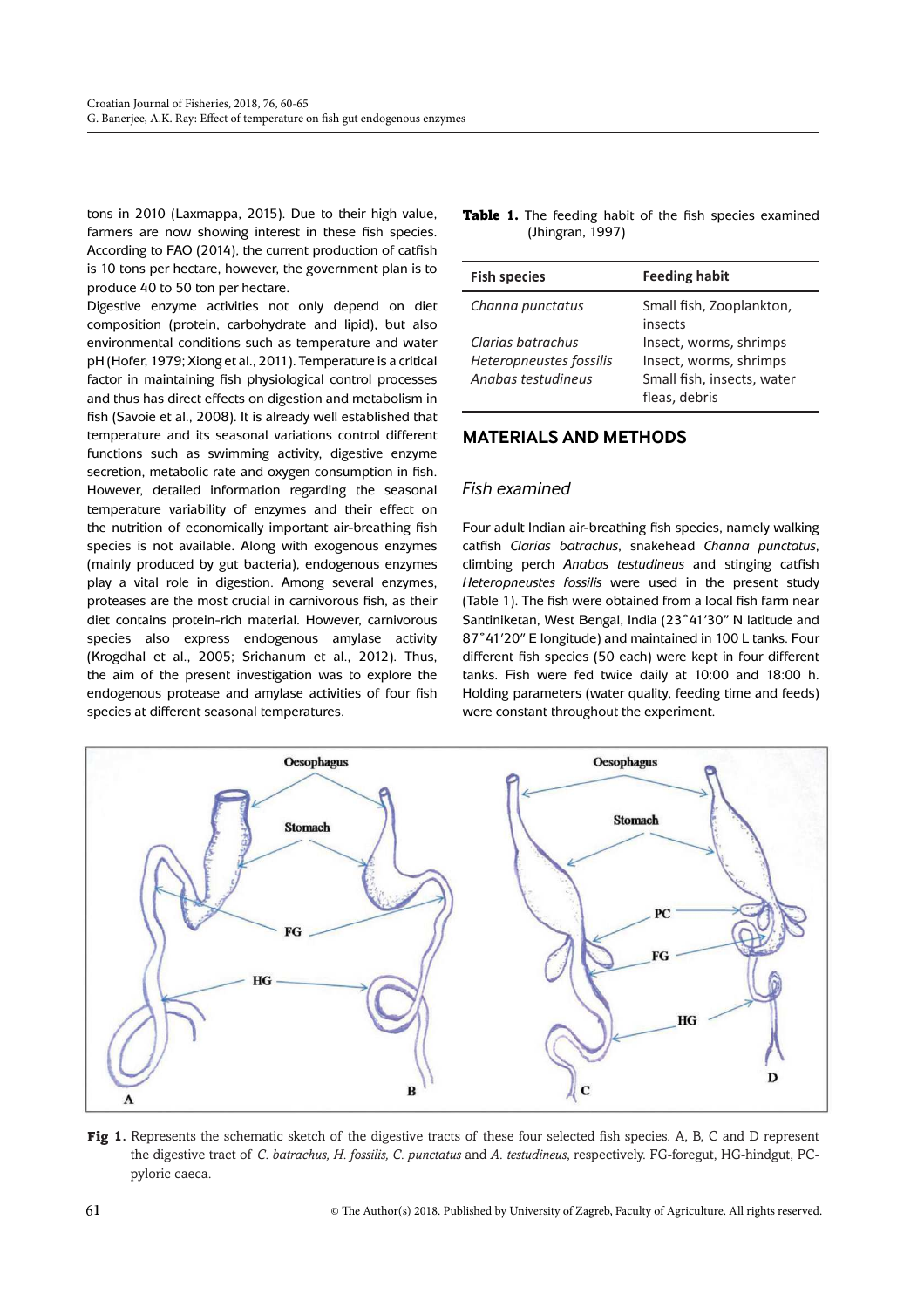#### *Sampling time and sample preparation*

May (40˚C to 44˚C), September (25˚C to 32˚C) and December (6˚C to 15˚C) were selected for sampling months. In order to examine activity of the endogenous digestive enzymes, the gut was collected from fish immediately after killing and washed (using 20 mM phosphate buffer, pH 6.8) thoroughly to remove gut contents. The gut was divided into two parts (Fig. 1); foregut (FG) and hindgut (HG), homogenized separately in sterile chilled phosphate buffer (0.1 M, pH 7.2), centrifuged at  $4\degree$ C (8000 ×g, for 15 min), and supernatant was collected for further studies. Protein content was measured according to the method of Lowry et al. (1951).

#### *Enzyme activity*

Protease and amylase activities were assessed for gut samples using the methods of Walter (1984) and Bernfeld (1955), respectively. In brief, protease activity was determined using casein as a substrate. The colour developed was measured spectrophotometrically at 273 nm. The enzyme activity was expressed as the microgram tyrosine released/mg protein/ unit time. Similarly, amylase activity was determined using starch as a substrate. The colour developed was measured spectrophotometrically at 560 nm. The enzyme activity was expressed as the microgram maltose released /mg protein/

unit time. The pH of the gut of these fish species ranged from 6.8 to 7.0. All the assays were done at pH 7.0. The assay temperature was maintained as per water temperature of the tank.

#### *Statistical analysis*

In order to analyze the variance, one-way ANOVA was used (Origin 6.1) along with Duncan's multiple range tests for significance at p < 0.05. All experiments were done in triplicate (three fish per sampling) and data was reported as the mean value ± standard error.

#### **RESULTS**

The endogenous protease and amylase activities of the four species studied are given in Table 2 and Table 3, respectively. In case of *C. punctatus*, the protease and amylase activities were recorded to be highest in the month of May in the FG (7.27  $\pm$  0.19 µg of tyrosine liberated/ mg protein/ min) and HG (4.0  $\pm$  0.11 µg of maltose liberated/ mg protein/ min) gut regions, respectively. Lowest protease (FG 3.41 ± 0.13 µg of tyrosine liberated/ mg protein/ minand HG 2.08 ± 0.11 µg of tyrosine liberated/ mg protein/ min) and amylase (FG 1.89 ± 0.06 µg of maltose liberated/ mg protein/ min and HG 1.76 ± 0.06 µg of maltose liberated/ mg protein/ min) activities were detected during the winter season/ December (Table

Table 2. Endogenous protease activity of the selected fish species at different seasons

|                         |                              |                   | Seasonal protease activity (U1) |                            |                              |                              |
|-------------------------|------------------------------|-------------------|---------------------------------|----------------------------|------------------------------|------------------------------|
| Fish species            | December<br>ΗG<br>FG         |                   | May<br>FG<br>ΗG                 |                            | September<br>FG.<br>HG       |                              |
| Channa punctatus        | $3.41 \pm 0.13^b$            | $2.08 \pm 0.11^b$ | $7.27 \pm 0.19$ <sup>a</sup>    | $4.43 \pm 0.09^{\circ}$    | $6.34 \pm 0.11$ <sup>a</sup> | $4.1 \pm 0.8$ <sup>a</sup>   |
| Clarias batrachus       | $1.23 \pm 0.07$ <sup>c</sup> | $2.98 + 0.06^b$   | $3.53 + 0.09$ <sup>a</sup>      | $5.26 + 0.10a$             | $2.89 + 0.04^b$              | $5.37 \pm 0.09^{\circ}$      |
| Heteropneustes fossilis | $0.82 \pm 0.02^b$            | $1.69 \pm 0.04^b$ | $1.69 + 0.05^{\circ}$           | $2.81 + 0.07$ <sup>a</sup> | $1.58 + 0.05^{\circ}$        | $2.73 \pm 0.07$ <sup>a</sup> |
| Anabas testudineus      | $0.97 \pm 0.02^b$            | $2.69 \pm 0.03^b$ | $2.09 \pm 0.03$ <sup>a</sup>    | $4.27 \pm 0.06^{\circ}$    | $1.99 \pm 0.05^{\circ}$      | $3.98 \pm 0.03$ <sup>a</sup> |

Different alphabets indicates significant difference at p<0.05 level. FG-Foregut, HG-Hindgut

U1- µg of tyrosine liberated/ mg protein/ min

|  |  |  |  |  |  | <b>Table 3.</b> Endogenous amylase activity of the selected fish species at different seasons |
|--|--|--|--|--|--|-----------------------------------------------------------------------------------------------|
|--|--|--|--|--|--|-----------------------------------------------------------------------------------------------|

|                         | Seasonal amylase activity (U2) |                         |                            |                              |                              |                              |  |
|-------------------------|--------------------------------|-------------------------|----------------------------|------------------------------|------------------------------|------------------------------|--|
| Fish species            | December<br>HG<br>FG           |                         | May<br>HG<br>FG            |                              | September<br>FG.<br>HG       |                              |  |
| Channa punctatus        | $1.89 \pm 0.06^{\circ}$        | $1.76 \pm 0.06^{\circ}$ | $3.42 + 0.09$ <sup>a</sup> | $4.0 \pm 0.11$ <sup>a</sup>  | $2.61 \pm 0.07^b$            | $3.55 \pm 0.05^{\circ}$      |  |
| Clarias batrachus       | $1.08 \pm 0.04^b$              | $2.93 + 0.07b$          | $3.83 + 0.07$ <sup>a</sup> | $4.47 \pm 0.08$ <sup>a</sup> | $3.44 \pm 0.06^{\circ}$      | $4.03 \pm 0.09$ <sup>a</sup> |  |
| Heteropneustes fossilis | $2.07 \pm 0.07^b$              | $2.31 + 0.07^b$         | $4.34 + 0.05^{\circ}$      | $3.72 + 0.03a$               | $4.17 \pm 0.02$ <sup>a</sup> | $2.51 \pm 0.03^b$            |  |
| Anabas testudineus      | $2.06 \pm 0.04^b$              | $2.27 + 0.03c$          | $3.52 + 0.02$ <sup>a</sup> | $3.85 \pm 0.03$ <sup>a</sup> | $3.29 \pm 0.07$ <sup>a</sup> | $3.17 \pm 0.04^b$            |  |

Different alphabets indicates significant difference at p<0.05 level. FG-Foregut, HG-Hindgut

U2- µg of maltose liberated/ mg protein/ min

 $\circ$  The Author(s) 2018. Published by University of Zagreb, Faculty of Agriculture. All rights reserved.  $\dot{\phantom{a}}$  62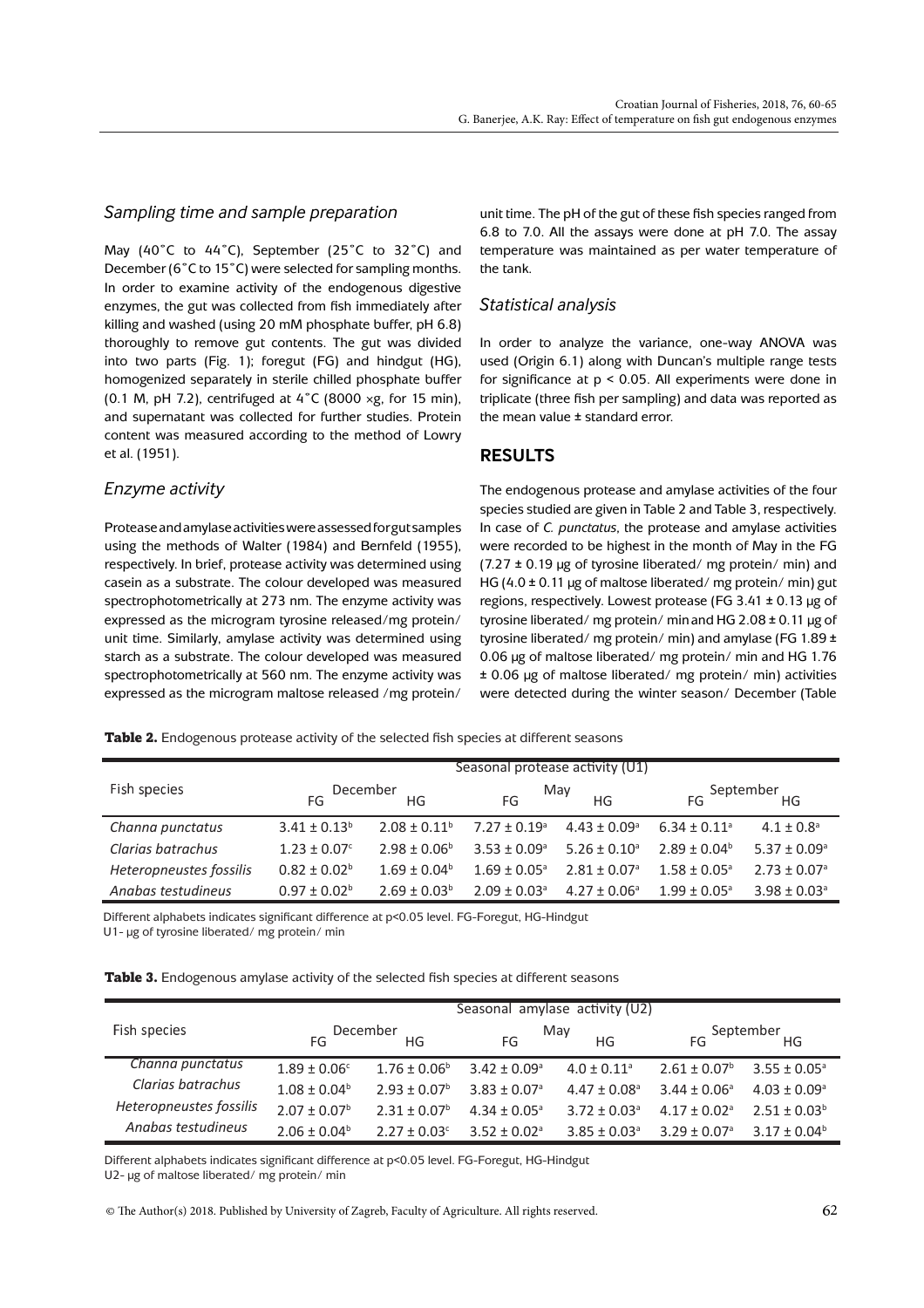2 and 3). On the other hand, the protease activity in both *C. batrachus* and *H. fossilis* varied greatly during the month of December, May and September. Highest amylase activity was recorded in the HG region of *C. batrachus* (4.47 ± 0.08 µg of maltose liberated/ mg protein/ min) during the month of May (Table 3). Whereas, highest protease activity was quantified in the HG region during the month of September  $(5.37 \pm 0.09 \mu g)$  of tyrosine liberated/ mg protein/ min), followed by 5.26  $\pm$  0.10 µg of tyrosine liberated/ mg protein/ min during May (Table 2). However, this difference was not significant at p> 0.05. Conversely, highest protease and amylase activities were measured in the HG region (2.81  $\pm$  0.07 µg of tyrosine liberated/ mg protein/ min and 3.72  $\pm$ 0.03 µg of maltose liberated/ mg protein/ min, respectively) during May. The trend in enzyme activity in *A*. *testudineus* was quite similar to the other species with highest protease and amylase activities being recorded in the HG region during the month of May  $(4.27 \pm 0.06 \mu g)$  of tyrosine liberated/ mg protein/ min and  $3.85 \pm 0.03$  µg of maltose liberated/ mg protein/ min, respectively), followed by September and December (Table 2 and 3).

### **DISCUSSION**

The digestive physiology of the fish species examined herein is alike, probably reflecting their similar feeding habits. The digestive system starts with the esophagus, followed by stomach, pyloric caeca, foregut and hindgut (Shahin et al., 2013), however, the number of pyloric caeca varied from one fish species to another. For example, *C. punctatus* and *A. testudineus* have two and four pyloric caeca, respectively (Ray and Moitra, 1982; Banerjee et al., 2015), whereas, *C. batrachus* and *H. fossilis* do not possess pyloric caeca (Raji and Norouzi, 2010; Abidi and Parwez, 2015). The digestive enzymes in these fish species usually work better at neutral (6.8-7.0) to slightly alkaline pH (> 7.0) (Gupta, 1981). The fish species used in this investigation have great economic importance, particularly *C. batrachus* which has global demand with a market value ≈ US\$800000 due to its digestible protein, high mineral content and adequate cholesterol level (Debnath, 2011). Endogenous enzymes play a critical role in digestion and metabolism, however, a significant amount of exogenous enzyme is also contributed by gut bacteria (Ray et al., 2012; Banerjee and Ray, 2016). In general, the activity of amylase is higher in omnivorous fish compared to carnivorous species, whereas higher protease activity has been reported for carnivorous teleosts (Krogdahl et al., 2005; Ray et al., 2012). Endogenous enzyme activities have been reported for numerous fish species including European perch *Perca fluviatilis*, Atlantic cod *Gadhus morhura*, Atlantic salmon *Salmo salar* and Arctic charr *Salvelinus alpinus* (Torrissen and Shearer, 1992; Lemieux et al., 1999; Langeland et al., 2013), but fewer studies have related endogenous enzyme activities to seasonal temperature variations (Hofer, 1979a,b; Kofuji et al., 1985). Previously, Savoie et al. (2008) mentioned the relation between temperature and metabolic rate in spotted wolfish (*Anarhichas minor*), and clearly indicated that trypsin and glycolytic enzymes had positive and negative correlation with temperature, respectively. Because of high feed costs, fish nutrition is an important subject in the animal feed and aquaculture sectors.

In general, two types of fermentation/digestion occur in the animal gut: foregut digestion and hindgut digestion. Gut bacterial enzymes (exogenous), along with endogenous enzymes, play a critical role in digestion. Here we divided the entire gut into foregut and hindgut to determine the digestion efficiency of the two parts. The results clearly demonstrated that the HG was more active in digestion when compared to the FG. In the present investigation, fluctuations in endogenous protease and amylase activities were recorded at different seasonal temperatures. Accordingly, diets used during production should be provided according to digestive efficiency. Thus, as demonstrated herein, protein rich diet requirement would be greater between April and October (temperature variation from 25˚C to 44˚C). Furthermore, it was also observed that HG region returned higher enzyme activity when compared to the FG region during digestion. The information regarding the endogenous enzyme profiles at different temperatures might be important in diet formulation and feeding optimization.

### *ACKNOWLEDGEMENTS*

We are very much thankful to Visva Bharati University, Santiniketan, West Bengal, India for providing necessary support. We are also grateful to the University Grants Commission, New Delhi, India for financial support to the research project.

### *SAŽETAK*

# **UTJECAJ SEZONSKIH TEMPERATURA NA AKTIVNOST ENDOGENIH PROBAVNIH ENZIMA KOD ČETIRI VRSTE RIBA KOJE MOGU UDISATI ZRAK**

Probava u riba je složen proces koji se obavlja uz pomoć endogenih i egzogenih enzima. Zabilježen je širok raspon vrsta enzima kod riba, a njihovo lučenje i koncentracije su izrazito ovisne o hranidbenim navikama, strukturi crijeva te okolišnim uvjetima. U ovom istraživanju, utvrđena je aktivnost dva endogena enzima (proteaza i amilaza) u četiri ekonomski važne vrste riba koje mogu udisati zrak (*Clarias batrachus, Channa punctatus, Anabas testudineus i Heteropneustes fossilis*) pri različitim sezonskim temperaturama. Rezultati su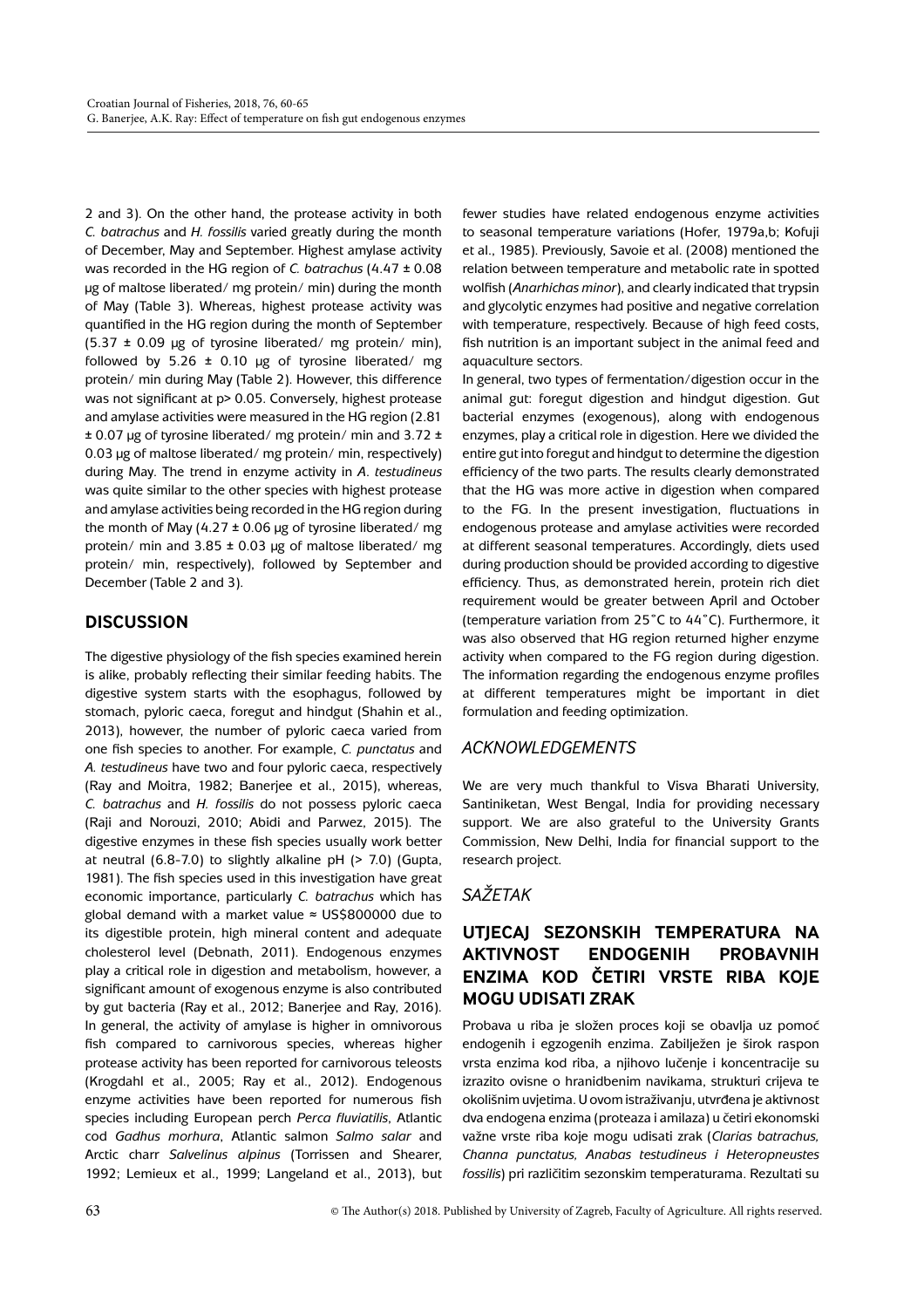ukazali na višu aktivnost proteaze kod svih istraživanih riba tijekom mjeseca svibnja, nakon čega slijede rujan i prosinac. Također, indicirana je viša enzimska aktivnost u području stražnjeg crijeva (HG) u usporedbi s prednjim crijevom (FG), što upućuje da je HG aktivnije u probavnim aktivnostima od FG. Optimizacija učinkovitosti hranidbe u industriji akvakulture je vrlo važna jer su troškovi hrane visoki a njena dostupnost ograničena. Prikazane informacije u radu mogu poslužiti pri razvoju optimalnih hranidba i režima hranjenja za razmatrane vrste.

**Ključne riječi:** Ribe koje mogu udisati zrak, temperatura, enzimska aktivnost

# **REFERENCES**

- Abidi, S., Parwez, I. (2015): Histomorphology of oesophagus and histochemical characterization of oesophageal mucin of the catfish *Heteropneustes fossilis*. International Journal of Fisheries and Aquatic Studies, 3, 199-204.
- Aderolu, A.Z., Seriki, B.M., Apatira, A.L., Ajaegbo, C.U. (2010): Effects of feeding frequency on growth, feed efficiency and economic viability of rearing African catfish *Clarias gariepinus* (Burchell, 1822) fingerlings and juveniles. African Journal of Food Science, 4, 286 – 290.
- Banerjee, G., Nandi, A., Dan, S.K., Ghosh, P., Ray, A.K. (2015): Electron microscopical and bacteriological study on the epithelial associated bacteria in the pyloric caeca of murrel *Channa punctatus* (Bloch). International Journal of Fisheries and Aquatic Studies, 2, 108-113.
- Banerjee, G., Ray, A.K. (2016): Bacterial symbiosis in the fish gut and its role in health and metabolism. Symbiosis, 72, 1, 1-11.
- Bernfeld, P. (1955): Amylase [alpha] and [beta]. *In*: Kolowick S.P., Kaplan N.O. (eds.) Methods of enzymology. Academic Press, New York, USA, 149-150.
- Debnath, S. (2011): *Clarias batrachus,* the medicinal fish: An excellent candidate for aquaculture & employment generation. International Conference on Asia Agriculture and Animal. Singapoore, 13 IACSIT Press, 32-37.
- FAO (2014): National Aquaculture Sector Overview India, Rome, 14.
- Gupta, S.B.C. (1981): Food and feeding habits and physiology of digestion in certain riverine teleosts. Proceedings of the Indian National Science Academy, B47, 837-844.
- Hofer, R. (1979a): The adaptation of digestive enzymes to temperature, season and diet in the roach, *Rutilus rutilus* and rudd *Scardinius erythrophthalmus*; Amylase. Journal of Fish Biology, 14, 565-572.
- Hofer, R. (1979b): The adaptation of digestive enzymes to temperature, season and diet in the roach, *Rutilus rutilus* and rudd *Scardinius erythrophthalmus*; Proteases. Journal of Fish Biology, 15, 373-379.
- Jhingran, V.G. (1997) Fish and Fisheries of India, 3rd ed. Hindustan Publishing Corporation, New Delhi, India, 335– 337.
- Kofuji, P.Y., Akimoto, A., Hiosokawa, H., Masumoto, T. (1985): Seasonal changes in proteolytic enzymes of yellowtail *Seriola quinqueradiata* (Temminck & Schlegel; Carangidae) fed extruded diets containing different protein and energy levels. Aquaculture Research, 36, 696-703.
- Krogdahl, A., Hemre, G.-I., Mommsen, T.P. (2005): Carbohydrate in fish nutrition: digestion and absorption in postlarval stages. Aquaculture Nutrition, 11, 103–122.
- Langeland, M., Lindberg, J.E., Lundh, T. (2013): Digestive enzyme activity in Eurasian perch (*Perca fluviatilis*) and Arctic charr (*Salvelinus alpinus*). Aquaculture Research and Development, 5, 208.
- Laxmappa, B. (2015): Catfish production in India: present status and prospects. International Aquafeed, 5, 18-19.
- Lemieux, H., Blier, P., Dutil, J.D. (1999): Do digestive enzymes set a physiological limit on growth rate and food conversion efficiency in the Atlantic cod (*Gadus Morhua*)? Fish Physiology and Biochemistry, 20, 293-303.
- Lowry, O.H., Rosebrough, N.J., Farr, A.L., Randall, R.J. (1951): Protein measurement with the folin phenol reagent. Journal of Biological Chemistry, 193, 265–275.
- Ray, A.K., Moitra, S.K. (1982): On the morpho-histology of the alimentary tract in the Indian climbing perch *Anabas testudineus* (Bloch) in relation to food and feeding habits. Gegenbaurs Morphologisches Jahrbuch, 128, 778-798.
- Raji, A.R., Norouzi, E. (2010): Histological and histochemical study on the alimentary canal in Walking catfish (*Claris batrachus*) and piranha (*Serrasalmus nattereri*). Iranian Journal of Veterinary Research, Shiraz University, 11, 255-261.
- Ray, A.K., Ghosh, K., Ringø, E. (2012): Enzyme-producing bacteria isolated from fish gut: a review. Aquaculture Nutrition, 18, 465–492.
- Roy, T., Dan, S.K., Banerjee, G., Nandi, A., Ghosh, P., Ray, A.K. (2016): Comparative efficacy of phytase from fish gut bacteria and a commercially available phytase in improving the nutritive value of sesame oilseed meal in formulated diets for rohu, *Labeo rohita* (Hamilton) fingerlings. Acta Icthyologica et Piscatoria*,* 46, 9-23.
- Savoie, A., Le François, N.R., Cahu, C., Blier, P.U. (2008): Metabolic and digestive enzyme activity profiles of newly hatched spotted wolffish (*Anarhichas minor* Olafsen): effect of temperature. Aquaculture Research, 39, 382-389.
- Shahin, M.I.H., Chandra, K.J., Das, D.R., Khalil, S.M.I. (2013): Morphology and histopathology of alimentary canal of *Clarias batrachus* (Linnaeus) and *Heteropneustes fossilis* (Bloch). International Research Journal of Applied Life Sciences, 2, 11-20.
- Srichanun, M., Tantikitti, C., Vatanakul, V., Musikarune, P. (2012): Digestive enzyme activity during ontogenetic de-
- $\circ$  The Author(s) 2018. Published by University of Zagreb, Faculty of Agriculture. All rights reserved.  $64$